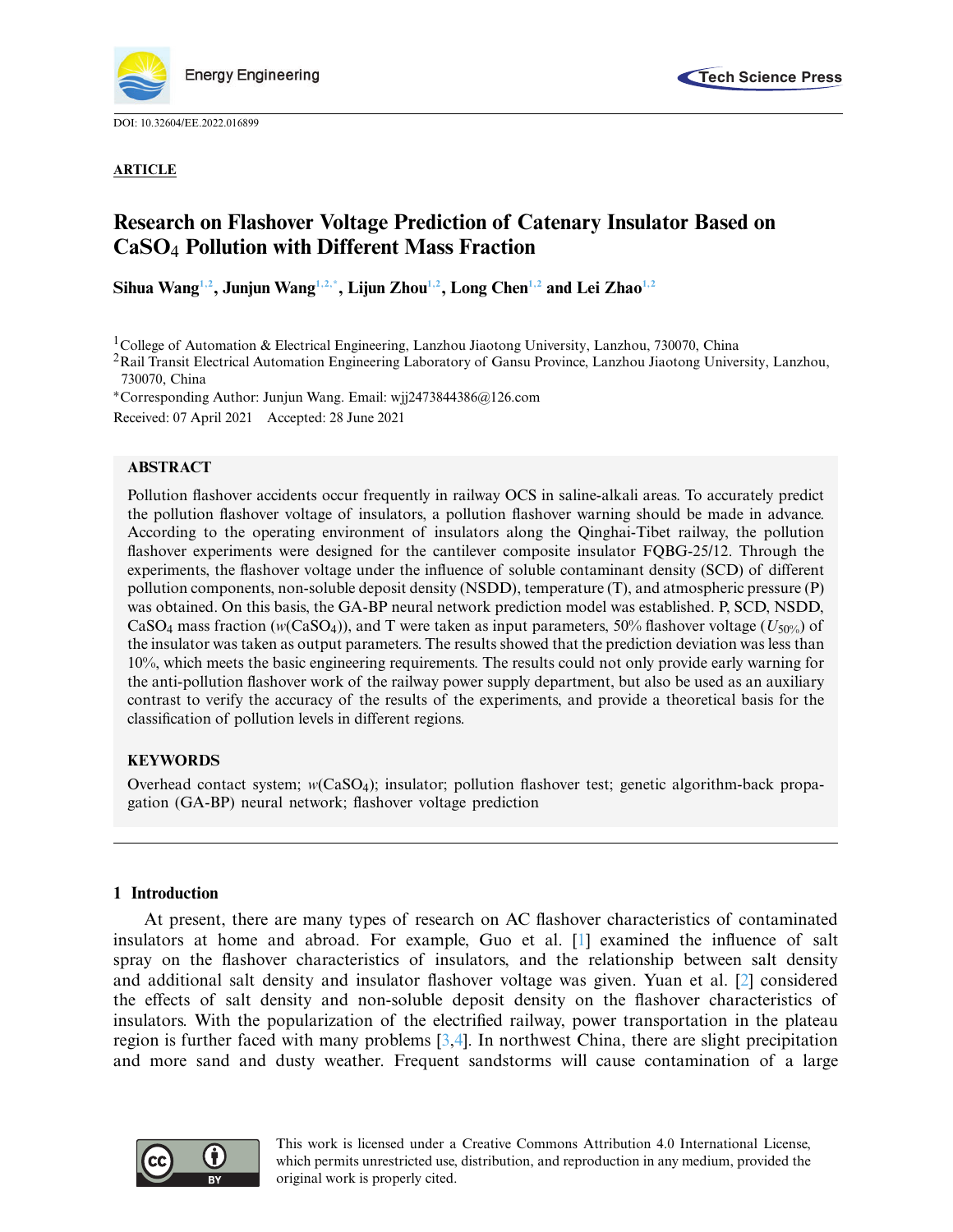area of line insulators, which will lead to the decline of the electrical performance of insulators and lead to accidents [\[5\]](#page-15-4). According to the investigation of the working environment of the Overhead Catenary System (OCS) along the Qinghai-Tibet Railway, the Qinghai-Tibet Railway passes through Qarhan Salt Lake, Chaka Salt Lake, Mahai Salt Lake, Kunteyi Salt Lake, and Keke Salt Lake in Qinghai Province, and Ebi Lake, Xiao Salt Lake and Aiding Lake in Xinjiang Province. The soil near the salt lake is seriously salinized. The soil generally contains cations such as Na<sup>+</sup>, Mg<sup>+</sup>, and Ca<sup>2+</sup>. The anions include Cl<sup>-</sup>, SO<sub>4</sub><sup>2</sup><sup>-</sup>, etc. Zhang et al. [\[6](#page-15-5)] discovered the mass fraction of CaSO4 accounted for 20%–80%, while the mass fraction of soluble salt NaCl only accounted for 10%–40%, and other pollution components accounted for 10%–40% in the compound composed of these ions. Also, CaSO4 is slightly soluble in water and would reach ionization equilibrium in an aqueous solution, as shown in Eq.  $(1)$  [\[7](#page-16-0)]

<span id="page-1-0"></span>
$$
\text{CaSO}_4 \leftrightarrow \text{Ca}^{2+} + \text{SO}_4^{2-} \tag{1}
$$

Ionization produced strong electrolyte soluble in water, making the solution conductivity, assuming that all the pollution components are NaCl, the full dissolution of the electrolyte will produce strong electrical conductivity. but in fact, the dirty ingredients are not only soluble salt NaCl, but also slightly soluble salt  $CaSO<sub>4</sub>$ , this leads to insulator pollution flashover voltage without considering slightly soluble salt and considering slightly soluble salt of different results. As can be seen from Sihua et al. [\[8](#page-16-1)], if the existence of micro-dissolved salt is not considered, the flashover voltage of insulators obtained is usually lower than that when its existence is considered. Therefore, the influence of CaSO4 content on the flashover voltage of OCS insulators in the saline-alkali areas needs to be considered to obtain a more accurate flashover voltage. Flashover voltage prediction of OCS insulators based on the consideration of different pollution components can not only provide early warning for the safe operation of OCS but also reduce the workload of cleaning insulators in railway departments and save a lot of costs.

At present, there are many methods to predict the flashover voltage of insulators. Some scholars predict the critical flashover value by extracting the feature in the process of insulator discharge. For example, Mousalreza Faramarzi Palangar and Mohammad Mirzaie established a mathematical model to analyze the third harmonic and fifth harmonic ratio of the leakage current in the process of insulator discharge and took it as the key factor to predict the critical flashover value. A device for monitoring the harmonic changes of leakage current is also researched by [\[9](#page-16-2)[–14\]](#page-16-3). This method can accurately predict the flashover voltage and has strong practicability. Some scholars use some specific algorithms to predict the insulator working condition under the influence of a single factor or multiple factors in processing the data results of flashover voltage. Common prediction methods mainly include support vector machine [\[15\]](#page-16-4), least square method  $[16]$ , and BP neural network prediction  $[17]$  $[17]$ . These methods can be used to predict the insulator flashover voltage under the influence of multiple factors, with a low cost, simple operation, and wide application range, which can achieve high benefits in exchange for a low cost. BP neural network has the advantages of self-learning and self-adaptation and has become a common method used by many scholars at present. However, this method is easy to fall into local optimal, so choosing an optimization algorithm to optimize BP neural network can avoid this situation and better achieve the purpose of prediction.

This paper aims at the pollution flashover phenomenon of the composite insulator of OCS in the saline-alkali area, AC flashover test was carried out on the polluted catenary insulator FQBG-25/12 in a complex environment, get the AC flashover characteristic of insulator. The effects of SCD, NSDD, ambient temperature and atmospheric pressure with the mass fraction of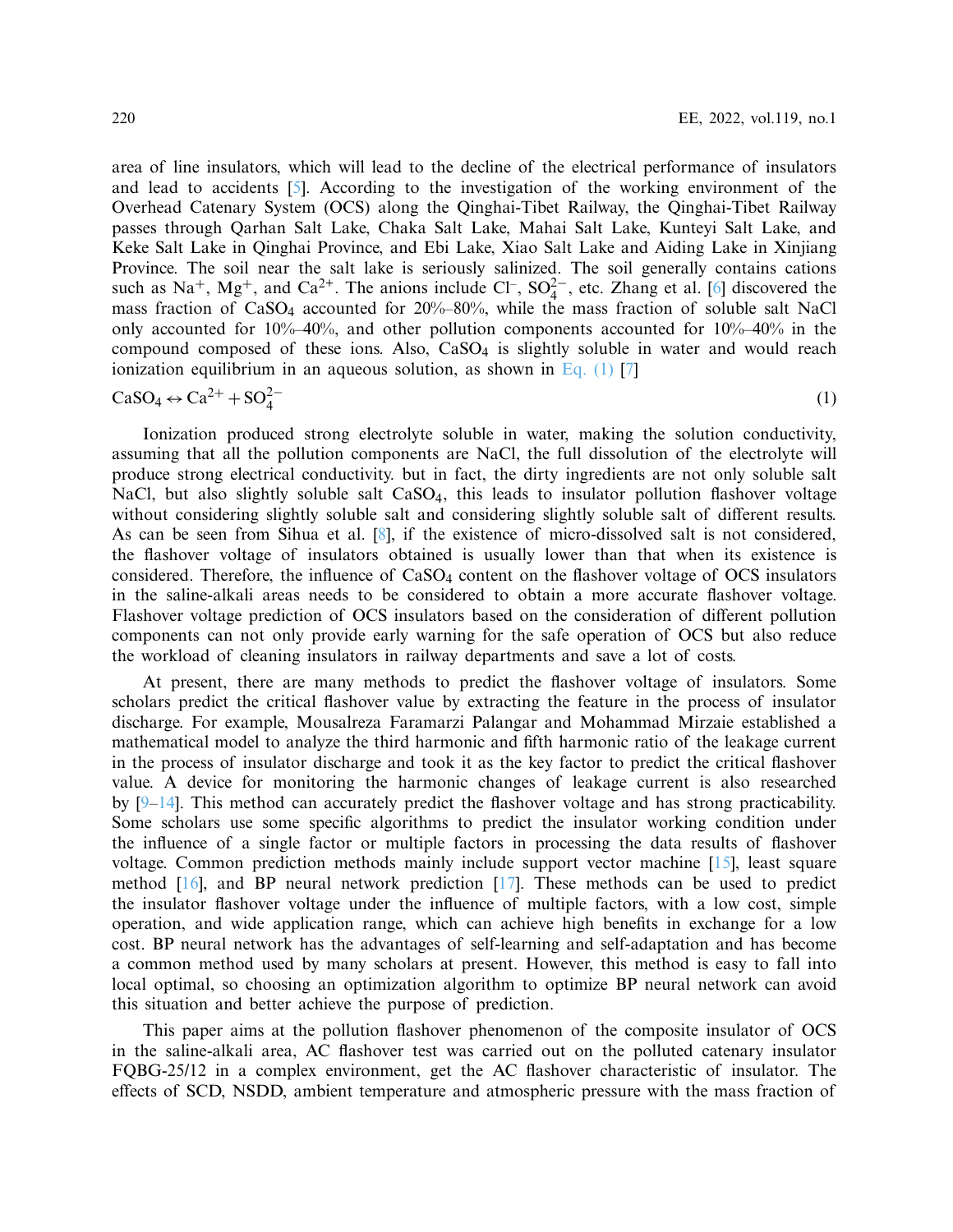CaSO4 on the flashover voltage are analyzed, and thus build contamination insulator flashover voltage of GA-BP neural network prediction model, according to the results of model prediction is obtained by simulation. The prediction results can show different pollution flashover characteristics according to different pollution components of insulator surfaces in different regions, which provide theoretical support for different pollution levels in different regions.

## **2 Insulator Pollution Flashover Tests**

# *2.1 Test Device*

AC test power supply is generated by 200 kV/1200 kVA AC without halo pollution test transformer. The test conforms to the national standard IEC-60507 (2013) [\[18\]](#page-16-7) for insulator pollution and voltage test. The catenary composite insulator FQBG-25/12 was selected as the test product. The insulator structure diagram of the test product is presented in [Fig. 1](#page-2-0) (unit: mm). The test parameters are given in [Table 1.](#page-2-1) The test was carried out in the artificial pollution laboratory, which was 2900 mm high, 4800 mm long and 4000 mm wide. The power supply is connected to the insulator under test through the wall bushing after the voltage regulator is boosted by the transformer. The contamination, dampness, applied voltage, and flashover tests of the insulator are all completed in the weather chamber. The artificial climate chamber and wiring diagram of the test are shown in [Fig. 2.](#page-3-0) Adjust the voltage at both ends of the voltage regulator, boost the voltage level required by the test through the transformer, and introduce the line into the artificial climate chamber through the wall bushing. The test voltage is paralleled at both ends of the test object through the voltage divider and measured using an oscilloscope. The climate chamber is fitted with fog generator and associated air pressure and temperature detection equipment. The outside of the climate chamber is provided with corresponding protection circuit and data acquisition devices. In the table, *h* is structure height, *H* is dry arc distance, *L* is creepage distance, *D* is shed diameter, *d* is stem diameter and *S* is the surface area of the insulator.



**Figure 1:** Structure diagram of FQBG-25/12 insulator

<span id="page-2-0"></span>**Table 1:** Sample parameters

<span id="page-2-1"></span>

| Insulator  | $\nu$ mm | H/mm | L/mm | $(D_1/D_2)$ /mm | d/mm | $S/cm^2$ |
|------------|----------|------|------|-----------------|------|----------|
| FQBG-25/12 | 800      | 530  | .864 | 180/128         | 68   | 5327.76  |

# *2.2 Test Process*

1. Prepare 5 groups of insulator samples, clean the insulators with deionized water before the test, and dry them in a cool place for use.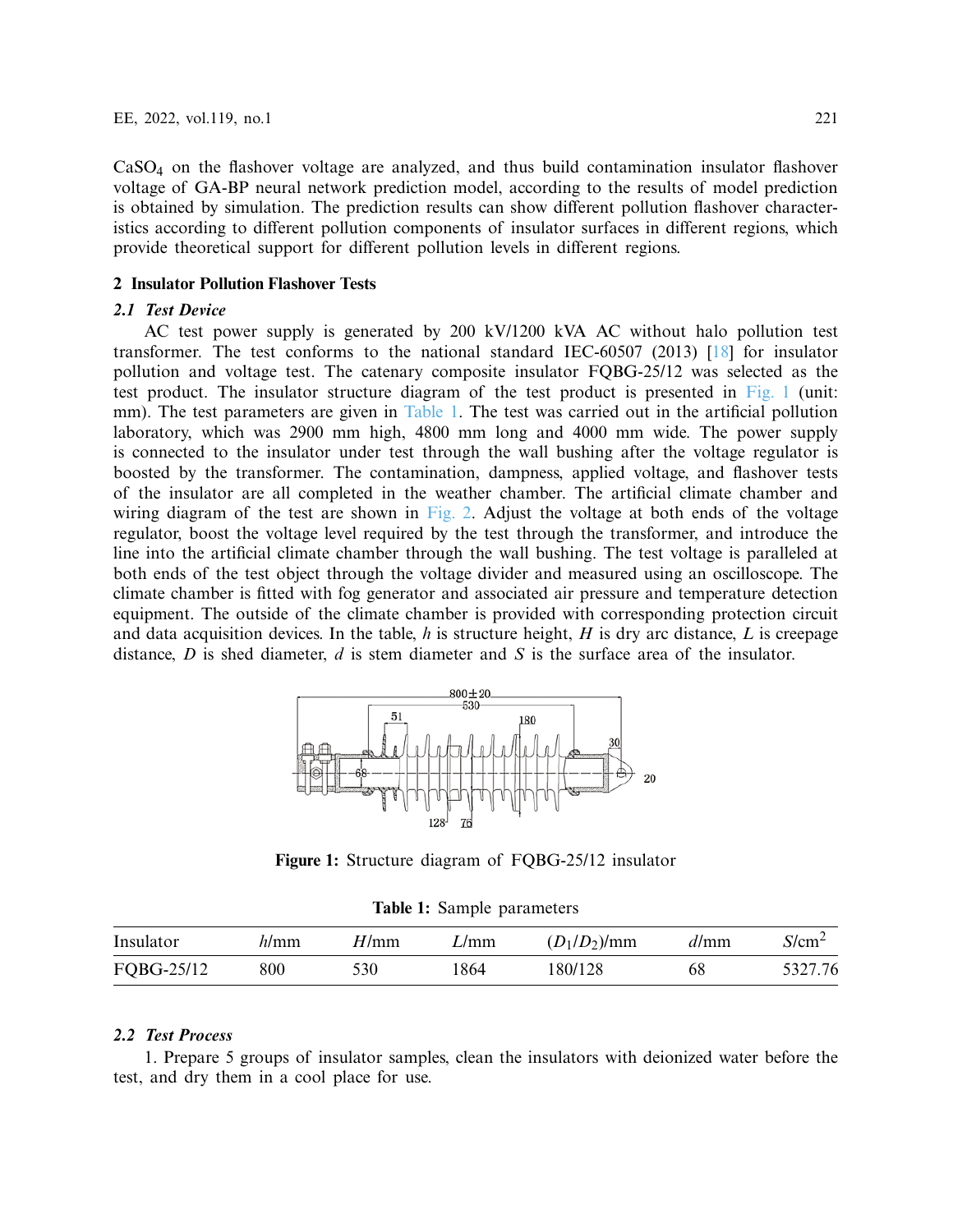

<span id="page-3-0"></span>**Figure 2:** Schematic diagram of test (a) Artificial fog chamber, (b) Wiring diagram of the test

2. Configuration soluble salt solution choice  $CaSO_4$  and NaCl according to *w* (CaSO<sub>4</sub>) = 0, 20%, 50%, 80%, the proportion of mixed configuration,  $\rho(SCD)$  denotes the density of soluble salt deposits; when the insoluble solution was prepared, diatomite and kaolin were mixed at the ratio of 10:1,  $\rho$ (NSDD) was used to denote the non-soluble deposit density. According to the SCD and NSDD required for contamination, the weight of soluble and insoluble substances required for a test sample can be calculated by using the surface area of the insulator. After weighing with 1/1000 balance, mix them together, add the appropriate amount of dextrin and conductivity less than 10  $\mu$ S/cm water, mix well, and set aside. Prepare 5 copies of this liquid for application.

3. Insulators that have been pretreated are fouled by the solid layer method. Before fouling, dry absorbent cotton should be used to lightly wipe the surface of the insulator, and then a thin layer of diatomite should be coated on the surface to weaken or temporarily lose hydrophobicity without damaging the fouling on the surface of the insulator. Apply the prepared fouling liquid layer by layer evenly on the surface of an insulator test sample until each prepared waste liquid is completely applied on each test sample, and then place it in a cool place to dry for 12 h.

4. Connect the air-dried insulators and the climate chamber according to the test schematic diagram, spray immediately after applying the voltage, and maintain the voltage constant. The composite insulator can be fully wetting within 7∼15 min when the boiler steam pressure is maintained at 5 MPa. If the insulator surface pollution is completely wet and liquid drops do not drip along the edge of the umbrella skirt, it is considered that the filth is successfully damp, which has met the test requirements.

5. The test object is suspended in the artificial climate room, and the indoor air pressure is modified by pumping out the indoor air to meet the requirements of the test. In the process of air extraction, the speed of air extraction should not cause condensation on the insulator surface. Temperature control equipment is used to adjust the temperature in the test room. Temperature measurement is carried out in the climate room. When the temperature required by the test is reached and does not change within 5 min, the temperature is kept for the test.

6. According to Zhang et al. [\[19](#page-16-8)], the method of constant voltage rise and fall can more truly reflect the operating state of insulators on-site, and it is carried out by IEC-60507 Test Procedure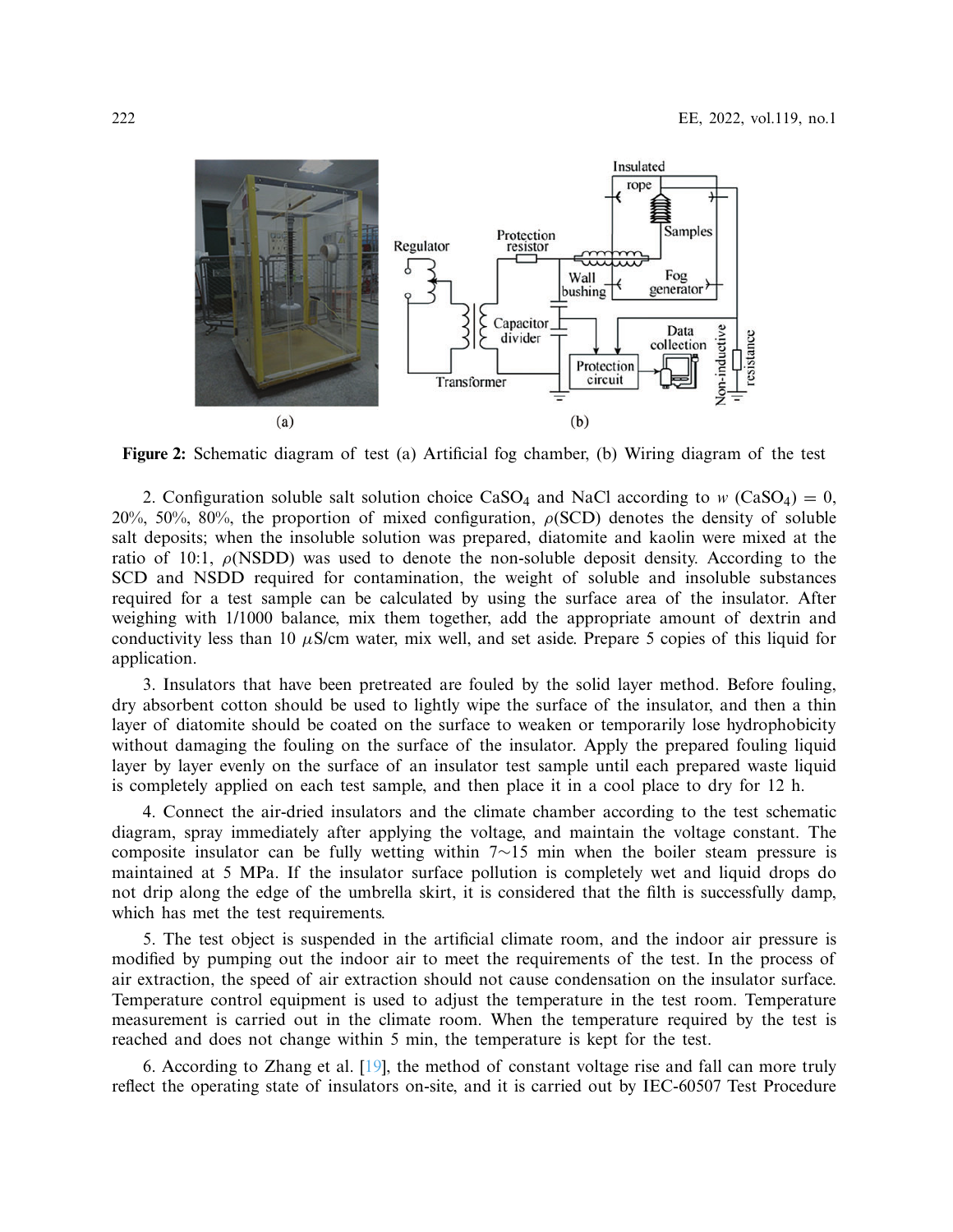B when a voltage is applied. Different test environments were selected to conduct 3∼4 pollution flashover tests on each group of insulators, ensuring that the number of effective tests should not be less than 10 times. The calculation formula of 50% flashover voltage and voltage standard deviation obtained by using the constant voltage rise and fall method is shown in [Eq. \(2\).](#page-4-0)

<span id="page-4-0"></span>
$$
\begin{cases}\nU_{50\%} = \frac{\sum (n_i U_{fi})}{N} \\
\sigma = \sqrt{\frac{\sum_{i=1}^{N} (U_{fi} - U_{50\%})^2}{N - 1}}\n\end{cases}
$$
\n(2)

where, *N* is the effective number of tests;  $U_{50\%}$  is 50% test flashover voltage;  $n_i$  is the *i*th test, and  $U_f$  is the flashover voltage of the *i*th test;  $\sigma$  is the standard deviation of the test.

7. According to [Eq. \(2\),](#page-4-0) the test results are screened and all data with voltage standard deviation greater than 10% are discarded. Some test results are presented in [Table 2.](#page-4-1) The test results were calibrated for atmosphere and temperature according to the *g* parameter method of  $[20]$  IEC 60060-1(2010). In the table, *P* is atmospheric pressure, *T* is temperature, and  $\sigma$  is experimental deviation.

| No.            | P/kPa | $\rho_{(SCD)}/(mg \cdot cm^{-2})$ |                        | $\rho_{(NSDD)}$ (mg·cm <sup>-2</sup> ) | $T$ /°C | $U_{50\%}/kV$ | $\sigma$       |
|----------------|-------|-----------------------------------|------------------------|----------------------------------------|---------|---------------|----------------|
|                |       | <b>SCD</b>                        | $w(CaSO4)/\frac{9}{6}$ |                                        |         |               |                |
| 1              | 59    | 0.12                              | $\theta$               | 0.85                                   | 16      | 31.00         | 3              |
| 2              | 59    | 0.12                              | 0.2                    | 0.85                                   | 16      | 31.60         | 4.8            |
| 3              | 59    | 0.12                              | 0.5                    | 0.85                                   | 10      | 32.60         | $\mathfrak{D}$ |
| $\overline{4}$ | 66    | 0.06                              | $\theta$               | 0.31                                   | 17.5    | 44.90         | 6.9            |
| 5              | 66    | 0.06                              | 0.2                    | 0.31                                   | 17.5    | 45.90         | 3.9            |
| 6              | 66    | 0.06                              | 0.5                    | 0.31                                   | 17.5    | 47.30         | 1.7            |
| 7              | 66    | 0.06                              | 0.8                    | 0.31                                   | 17.5    | 47.70         | 6.9            |
| 8              | 72.2  | 0.06                              | $\theta$               | 0.16                                   | 21      | 51.90         | 1.8            |
| 9              | 72.2  | 0.06                              | 0.2                    | 0.16                                   | 17      | 50.00         | 1.6            |
| 10             | 72.2  | 0.06                              | 0.5                    | 0.16                                   | 21      | 55.00         | 4.3            |

<span id="page-4-1"></span>**Table 2:** Flashover voltage of polluted insulators with different mass fraction of CaSO<sub>4</sub>

## <span id="page-4-2"></span>**3 Influence of CaSO**<sup>4</sup> **Content on Flashover Voltage of the Insulator**

Through the test, the flashover voltage results of insulators heavily contaminated by CaSO4 mixed salt density with different mass fractions were obtained. By analyzing the test results, the relationship between the soluble salt  $CaSO<sub>4</sub>$  and various influencing factors and the influence degree of the content of  $CaSO<sub>4</sub>$  on the flashover voltage of insulators could be obtained.

# *3.1 Relationship between CaSO*<sup>4</sup> *Content and SCD and NSDD*

The operating environment of OCS insulators is complex, so a single influencing factor cannot reflect the operating condition of insulators on site. Based on Jiang et al. [\[21\]](#page-16-10), composite insulator pollution flashover voltage and the surface of the insulator SCD and NSDD are closely linked, both can affect the flashover voltage of insulator independently. Jiang et al. [\[21\]](#page-16-10) also gave the calculation formula of insulator flashover voltage under the independent influence of SCD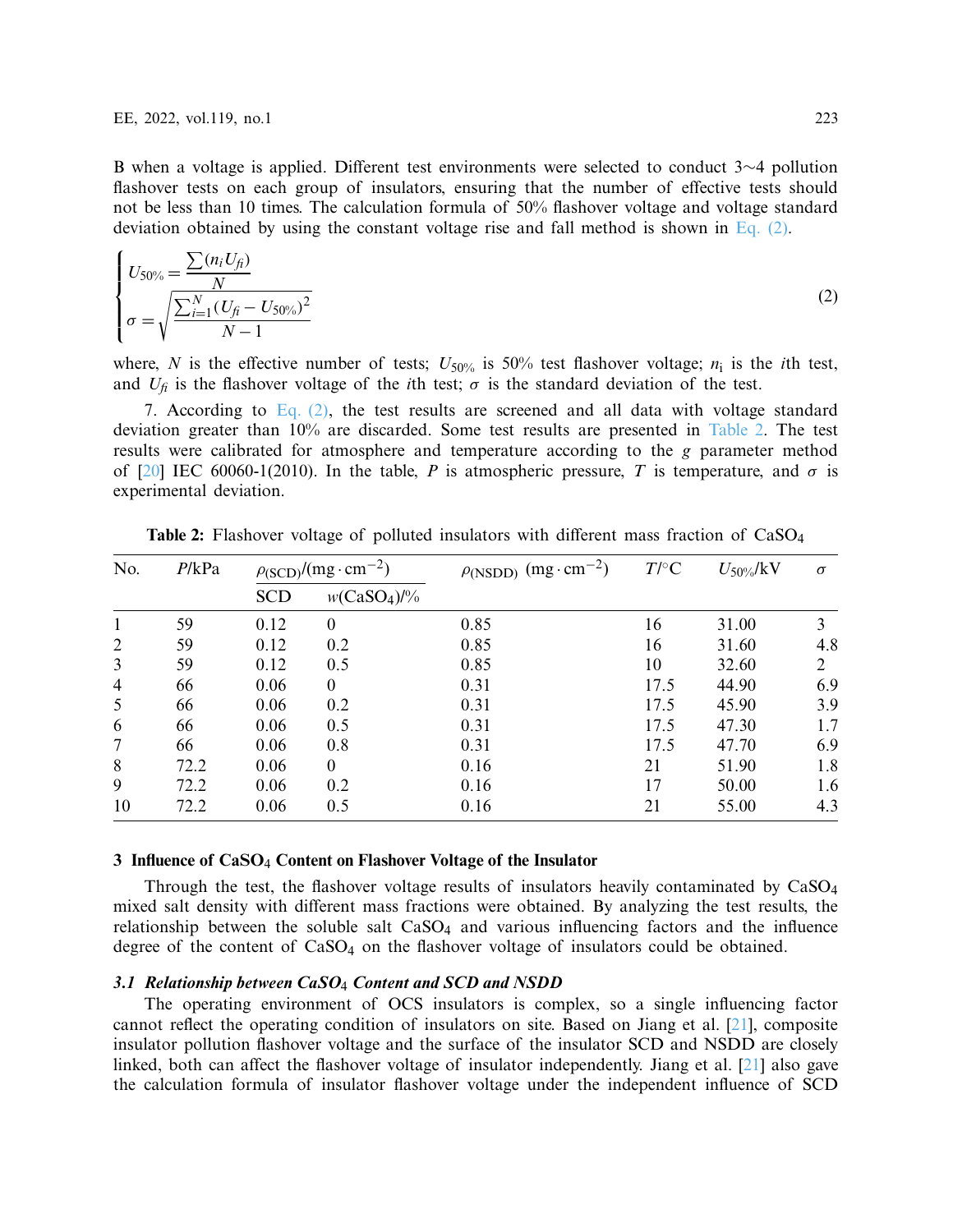and NSDD, as shown in Eqs.  $(3)$  and  $(4)$ , Eq.  $(5)$  was the empirical formula for the flashover voltage of an insulator under the combined action of SCD and NSDD.

$$
U_f = A \rho_{SCD}^{-a} \tag{3}
$$

$$
U_f = B\rho_{NSDD}^{-b} \tag{4}
$$

$$
U_f = \mathcal{L}\rho_{SCD}^{-c}\rho_{NSDD}^{-d} \tag{5}
$$

where,  $U_f$  is flashover voltage. A, B and L are constants determined by insulator structure and material, *a* and *c* are insulator SCD influence characteristic index, *b* and *d* are insulator NSDD influence characteristic index.

The relationship between the mass fraction of  $CaSO<sub>4</sub>$  and these two can be obtained through the test data, as shown in [Figs. 3](#page-5-3) and [4.](#page-6-0)

<span id="page-5-3"></span><span id="page-5-2"></span><span id="page-5-1"></span><span id="page-5-0"></span>

**Figure 3:** Influence curve of CaSO4 mass fraction on flashover voltage of insulators under different salt densities

[Fig. 3](#page-5-3) displays the relationship between insulator flashover voltage and the content of CaSO4 insoluble salt when the SCD is 0.03, 0.05, and 0.14 mg/cm2. It can be observed in the figure that the flashover voltage of the insulator generally increases with the increase of the  $CaSO<sub>4</sub>$  mass fraction. With the increase of SCD, the upward trend of the curve increases, and the higher the content of SCD, the lower the insulator flashover voltage will be.

This is mainly because the higher the SCD content is, the more soluble salt covers the insulator surface area. When the soluble salt dissolves in water, it ionizes and produces an electrolyte solution. The electrolyte solution increases the surface conductivity of the insulator, increases the surface leakage current of the insulator, and reduces the flashover voltage of the insulator.

[Fig. 4](#page-6-0) indicates the relationship between insulator flashover voltage and  $CaSO<sub>4</sub>$  mass fraction when the surface NSDD of the insulator is 0.16, 0.31, and 0.85 mg/cm<sup>2</sup>. It is noted that with the increase of CaSO4 mass fraction, the insulator flashover voltage also shows a trend of gradual increase. When the surface NSDD of the insulator increases, the flashover voltage of the insulator gradually decreases under the same CaSO4 mass fraction, and the change curve of the flashover voltage of the insulator gradually flattens with the increase of the mass fraction of  $CaSO<sub>4</sub>$  when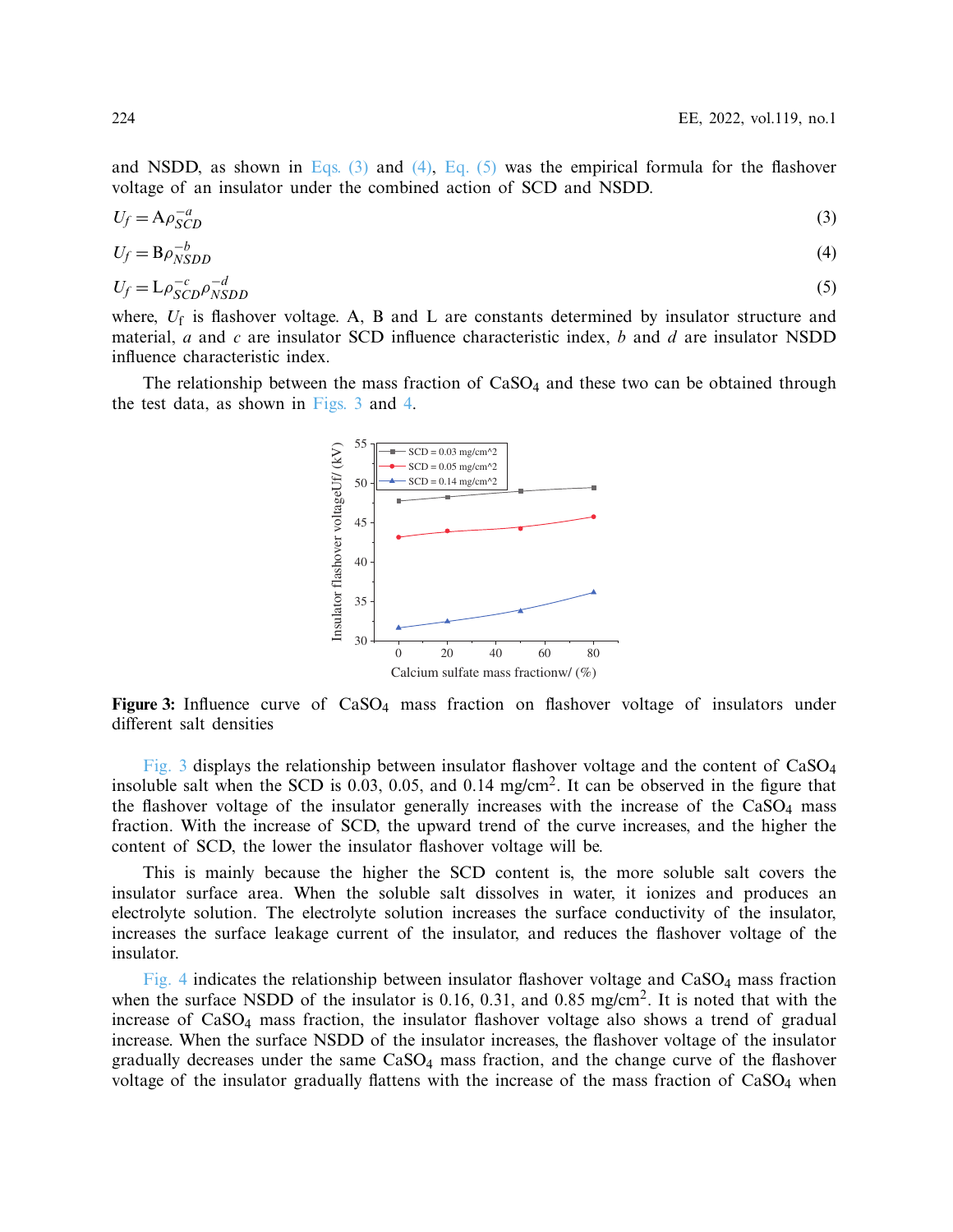the NSDD is larger. The reasons for this change are insoluble sediment of the insulator surface covered in the main role for the adsorption of water, the more moisture contained in the surface when the insulator surface solubility of soluble salt, the greater the amount of dissolved, the more the electrolyte solution is, the more increase the conductivity of the salt solution, which reduces the insulator flashover voltage. However, with the increase of the NSDD, the water absorption amount of pollution on the surface of the insulator reaches saturation. In this case, even if the NSDD is further increased, the surface of the insulator will no longer absorb water, and the soluble salt solution will not continue to increase with the increase of the NSDD. As a result, with the increase of the mass fraction of  $CaSO<sub>4</sub>$ , the variation range of the flashover voltage of the insulator will decrease.

<span id="page-6-0"></span>

**Figure 4:** Influence curve of CaSO<sub>4</sub> mass fraction on flashover voltage of the insulator under different NSDD

#### *3.2 Relationship between CaSO*<sup>4</sup> *Content and Temperature and Atmospheric Pressure*

Guan et al. [\[22\]](#page-16-11) discovered that the flashover voltage of an insulator would decrease with the rise of altitude (the decrease of atmospheric pressure). Yuan [\[23\]](#page-16-12) explained that the flashover voltage of an insulator would also be different at different temperatures. According to existing experience, the temperature would decrease by 0.2◦C∼0.3◦C for every 1 m increase in altitude. Guan et al. [\[22\]](#page-16-11) gave the relationship between atmospheric pressure and insulator flashover voltage, as shown in [Eq. \(6\),](#page-6-1) from which it can be seen that the flashover voltage has an exponential relationship with the atmospheric pressure. Yuan [\[23\]](#page-16-12) provided the relationship between insulator flashover voltage and temperature, as shown in Eq.  $(7)$ . Temperature can change the conductivity of the pollution layer during partial discharge on the surface of the insulator. The increase in temperature enhances the conductivity of the pollution layer and reduces the flashover voltage of the insulator.

<span id="page-6-1"></span>
$$
\frac{U_f(P)}{U_f(P_0)} = \left(\frac{P}{P_0}\right)^n\tag{6}
$$

where, *n* is the characteristic index of the influence of atmospheric pressure on the insulator flashover voltage,  $P_0$  is the standard atmospheric pressure,  $U_f(P)$  is the flashover voltage when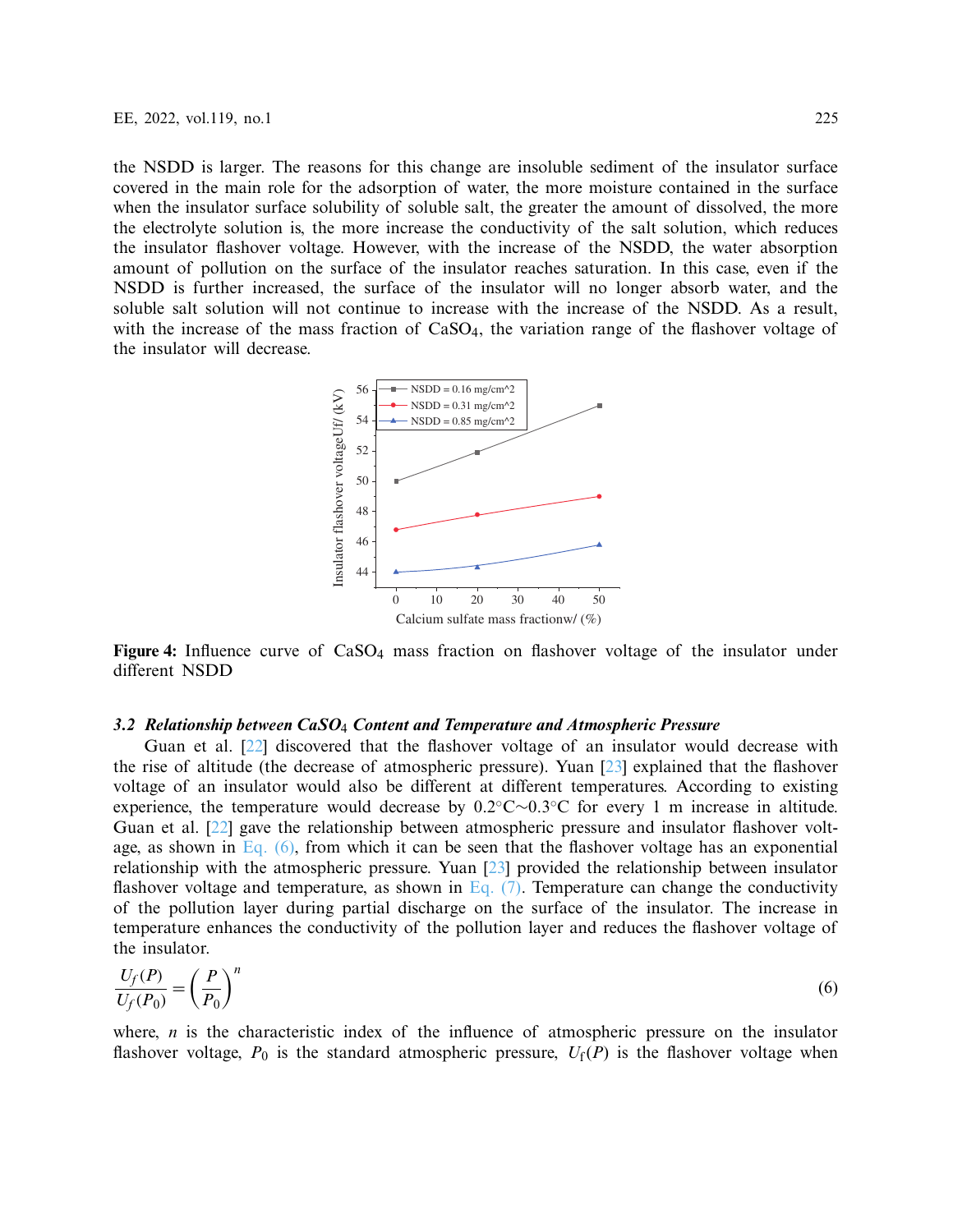<span id="page-7-0"></span>the atmospheric pressure is  $P$ ,  $U_f$  ( $P_0$ ) is the flashover voltage under the standard atmospheric pressure.

$$
U_f \propto [1 + {}^{0.02(t-20)}]^{-\omega_t}
$$
\n(7)

where, *t* is the ambient temperature,  $\omega_t$  is the characteristic index of the influence of temperature on the insulator flashover voltage, and AC is generally 0.2. Mizuno et al. [\[24\]](#page-16-13) also found through research that when the temperature increases by  $1°C$ , the AC flashover voltage would decrease by  $0.4%$ .

According to the test results, the relation curves of insulator flashover voltage and mass fraction of  $CaSO_4$  at different temperatures and atmospheric pressure are shown in [Figs. 5](#page-7-1) and [6.](#page-8-0) [Fig. 5](#page-7-1) shows the relationship curve between the insulator flashover voltage and the mass fraction of  $CaSO<sub>4</sub>$  under the influence of different temperatures, as can be seen from the figure of insulator flashover voltage with the increase of mass fraction  $CaSO<sub>4</sub>$  is on the rise, and when the temperature rises under the same  $CaSO<sub>4</sub>$  mass fraction insulator flashover voltage is reduced, when the mass fraction of  $CaSO<sub>4</sub>$  is 0, the flashover voltage difference of the insulator is the largest, the principal causes of this change is related with  $CaSO<sub>4</sub>$  solubility in the aqueous solution, as shown in [Fig. 7](#page-8-1) for  $CaSO_4$  solubility in the aqueous solution curve. It can be seen from the figure that the solubility of CaSO<sub>4</sub> reaches the maximum when the temperature is about 40<sup>°</sup>C. Therefore, the solubility of CaSO<sub>4</sub> in the solution at 34<sup>°</sup>C is higher than that at 11<sup>°</sup>C and 20◦C, and the degree of electrolyte ionization is higher, generating more conductive ions. Therefore, the insulator flashover voltage at this temperature is the lowest.

<span id="page-7-1"></span>

Figure 5: Influence curve of CaSO<sub>4</sub> mass fraction on insulator flashover voltage at different temperatures

When the mass fraction of  $CaSO<sub>4</sub>$  increases from small to large, the flashover voltage gradually narrates and the curve gradually steepens. Studies have found that the main reason for this change is that when  $CaSO_4$  is dissolved in a small amount of NaCl solution. Yan et al. [\[25\]](#page-17-0) considered there would be a "synergistic solubility" effect with the increase of NaCl content. NaCl solution will promote the dissolution of  $CaSO<sub>4</sub>$ , and the ion concentration in the solution is more than that in the aqueous solution, so the flashover voltage of the insulator decreases greatly. When the content of NaCl increases and the content of  $CaSO<sub>4</sub>$  reduces,  $CaSO<sub>4</sub>$  forms ion pairs in the high-salt solution, and the electrostatic interaction between ions is strengthened,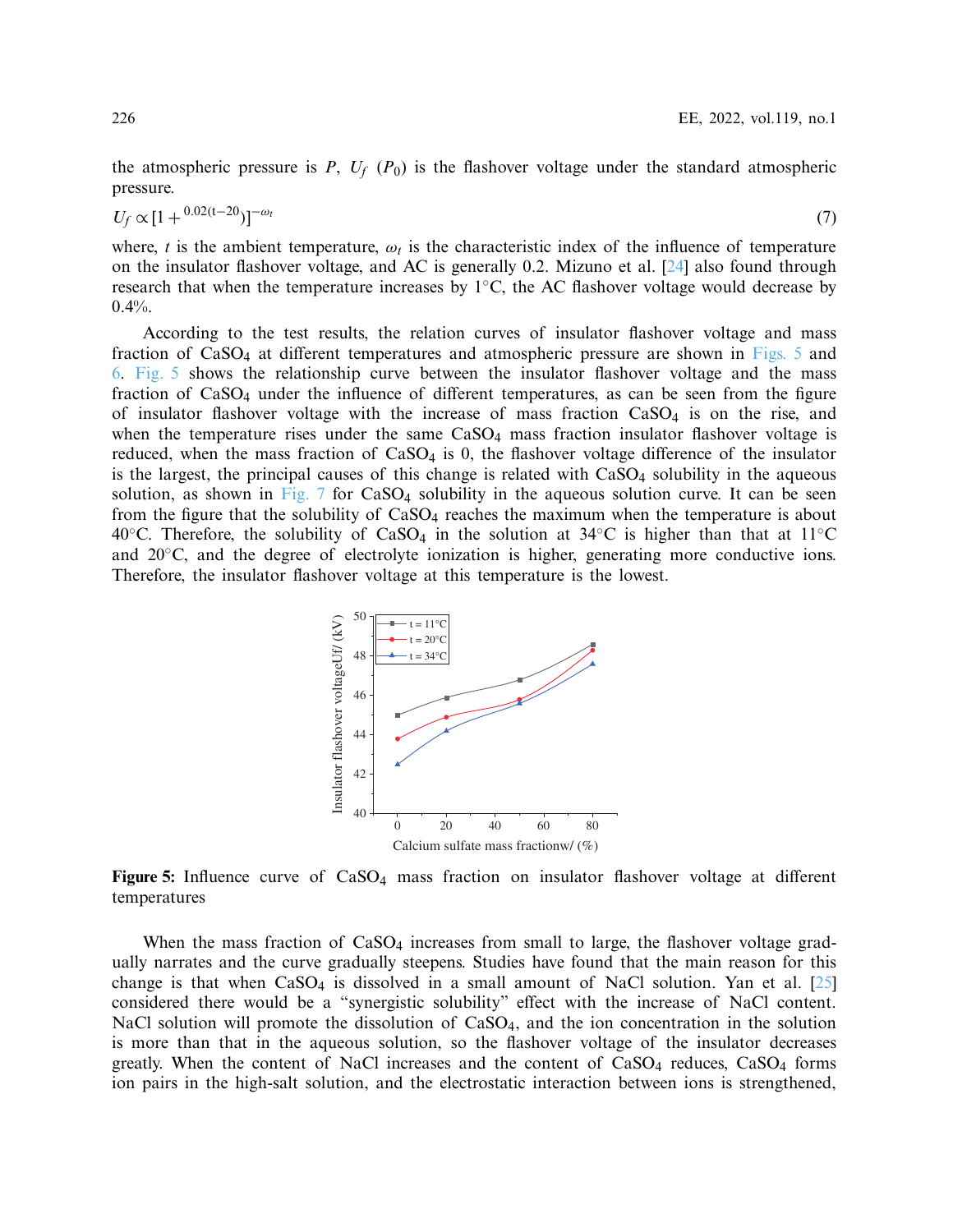which reduces the solubility of CaSO<sub>4</sub>. The increased rate of the concentration of conducting ions in the solution decreases, leading to the decrease of the flashover voltage of the insulator.



**Figure 6:** Influence curve of CaSO<sub>4</sub> mass fraction on flashover voltage of the insulator under different atmospheric pressure

<span id="page-8-0"></span>

<span id="page-8-1"></span>**Figure 7:** Solubility curve of CaSO<sub>4</sub> in aqueous solution

[Fig. 6](#page-8-0) for insulator flashover voltage and the mass fraction of  $CaSO<sub>4</sub>$  relation curve under different atmospheric pressure. It can be seen from the figure that the flashover voltage of insulators contaminated by the same mass fraction of  $CaSO<sub>4</sub>$  decreases with the decrease of air pressure, the pressure on the solubility of CaSO4 impact is not remarkable, Therefore, when the mass fraction of CaSO4 increases under different atmospheric pressures, the insulator flashover voltage increases to a similar extent.

Through the insulator flashover voltage under the influence of different factors change with CaSO4 mass fraction curve were analyzed, it is found that there is a certain relationship between CaSO4 and other factors, and the flashover voltage of insulator depends not only on the content of soluble salt NaCl on the surface of the insulator, the non-soluble deposit, the temperature, and the atmospheric pressure, but also  $CaSO<sub>4</sub>$  slightly soluble salt content on the surface of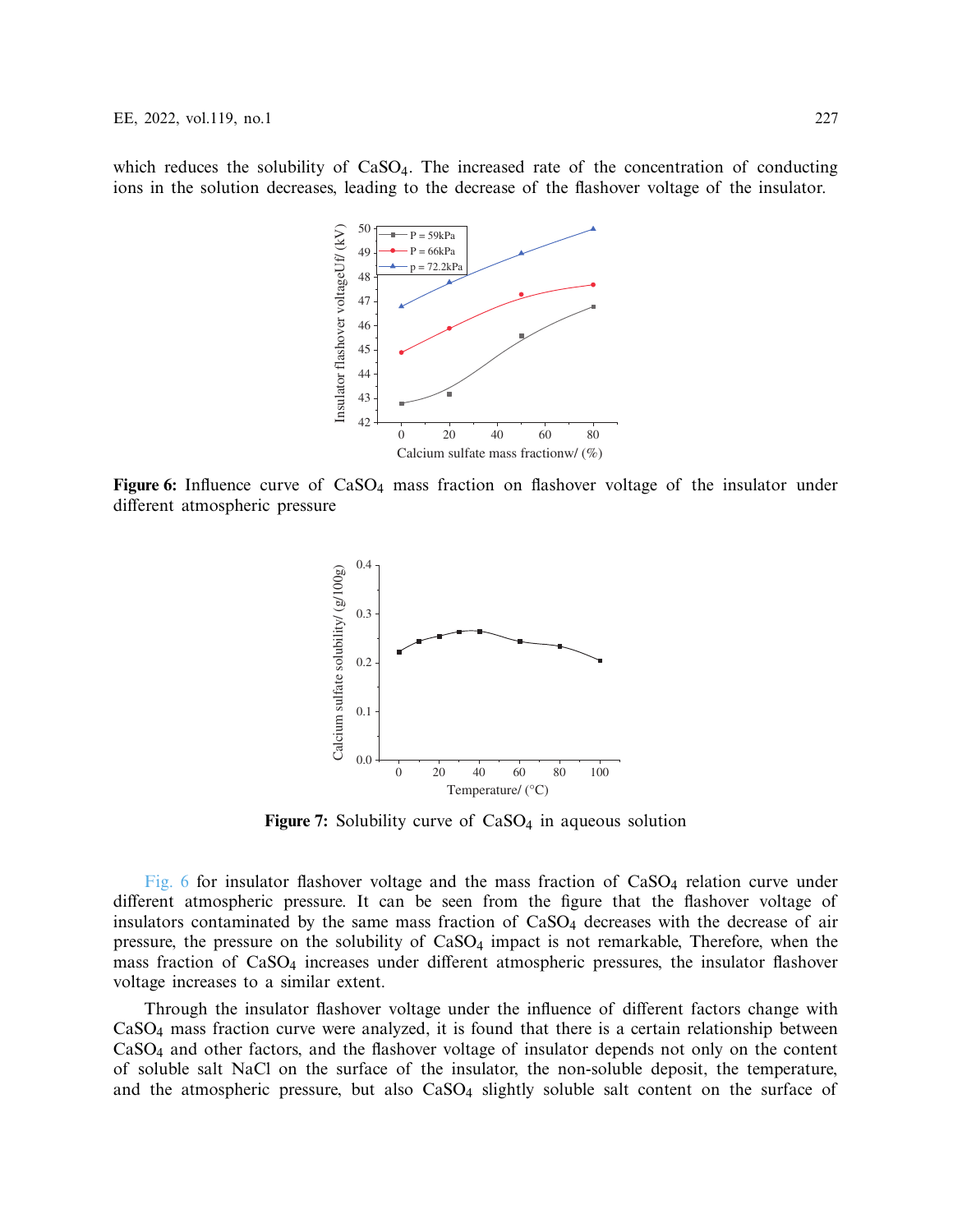the insulator has certain relations, this paper analysis determines the catenary pollution flashover voltage prediction model is the basic structure of the insulator pollution flashover.

#### **4 Prediction Model Establishment**

To predict the pollution flashover voltage of the catenary insulator in saline-alkali area, a prediction model of GA-BP (Genetic Algorithm-Back Propagation) neural network optimized by Genetic Algorithm was established. A Neural network has the advantages of self-learning and self-adaptation, and can independently process many data samples [\[26](#page-17-1)]. According to Zhang et al. [\[27](#page-17-2)] survival rule of the biological population, a genetic algorithm can help the neural network avoid falling into local optimal value in the process of searching for the optimal, to ensure the validity of data. Combined with the relevant contents in [Section 3,](#page-4-2) the structure diagram of the BP neural network is constructed, as shown in Fig.  $\&$ . The prediction flow chart of the GA-BP neural network is given in [Fig. 9.](#page-10-0)



<span id="page-9-1"></span><span id="page-9-0"></span>**Figure 8:** Structure of BP neural network

BP neural network includes an input layer, a hidden layer, and an output layer. In this paper, atmospheric pressure, SCD, NSDD, calcium sulfate mass fraction, and temperature are taken as input parameters, the number of hidden layers is set as 6, and the insulator 50% flashover voltage is taken as output parameters.  $\omega$ ij is the connection weight between the input layer and the hidden layer, and  $\omega$ jk is the connection weight between the output layer and the hidden layer. After the input parameters, the forward feedback error is passed to constantly change the connection weight to meet the ultimate training accuracy requirements.

As shown in [Fig. 9,](#page-10-0) GA-BP neural network algorithm steps are as follows:

1. Determine the network topology

2. Initialize the weights and thresholds of the BP neural network and "normalize" the data.

The processing process is presented in [Eq. \(8\).](#page-9-1)

$$
x_k = (x_k - x_{min})/(x_{max} - x_{min})
$$
\n(8)

where,  $x_{\text{min}}$  is the smallest number in the data sequence;  $x_{\text{max}}$  is the maximum number in the data sequence.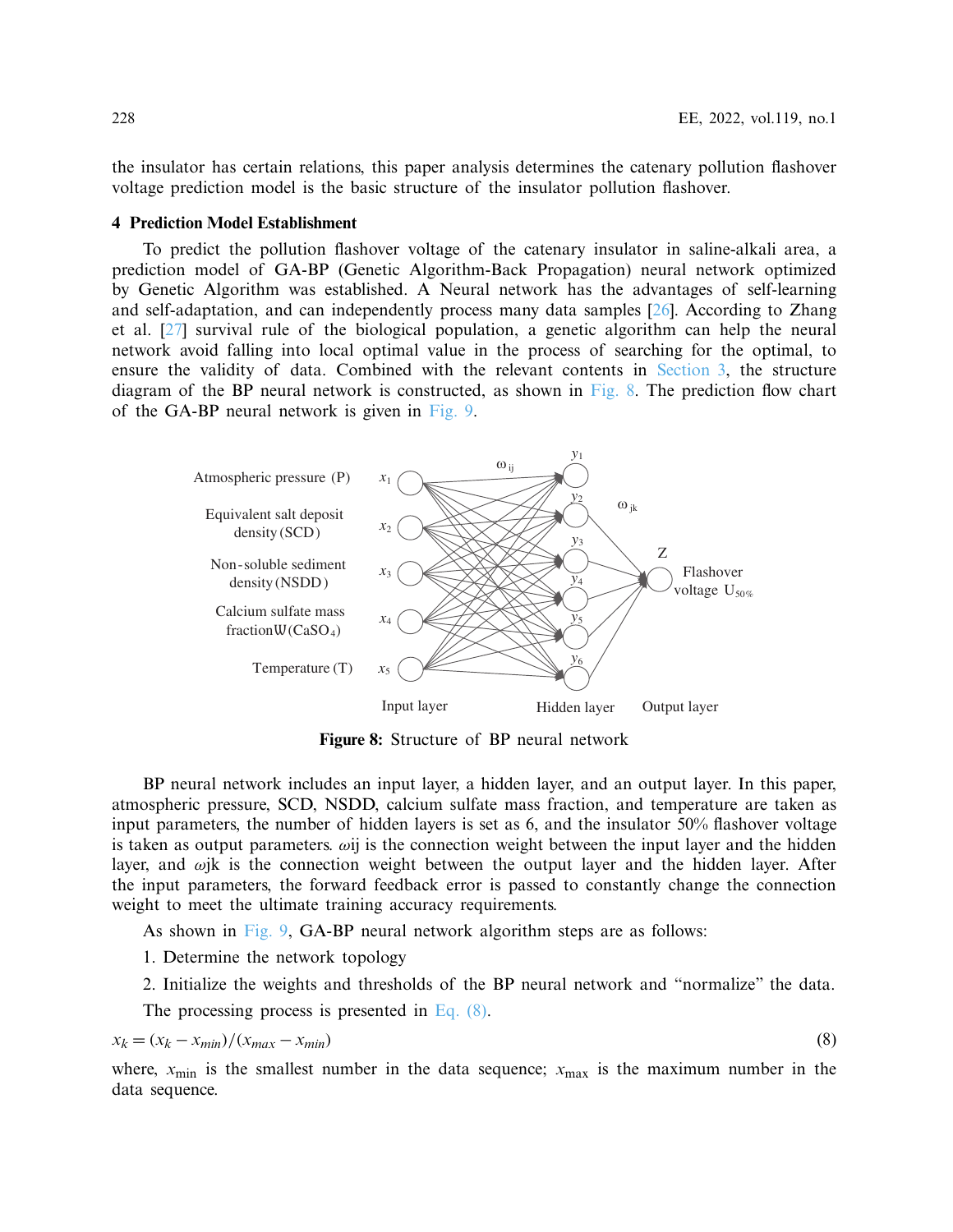

<span id="page-10-1"></span><span id="page-10-0"></span>**Figure 9:** GA-BP neural network prediction flow chart

3. Initial value coding.

Using the method of real number coding, the optimal encoding of real string data is realized. 4. Fitness function.

The calculation formula of fitness value F is presented in Eq.  $(9)$ .

$$
F = k \left( \sum_{i=1}^{n} abs \left( y_i - o_i \right) \right) \tag{9}
$$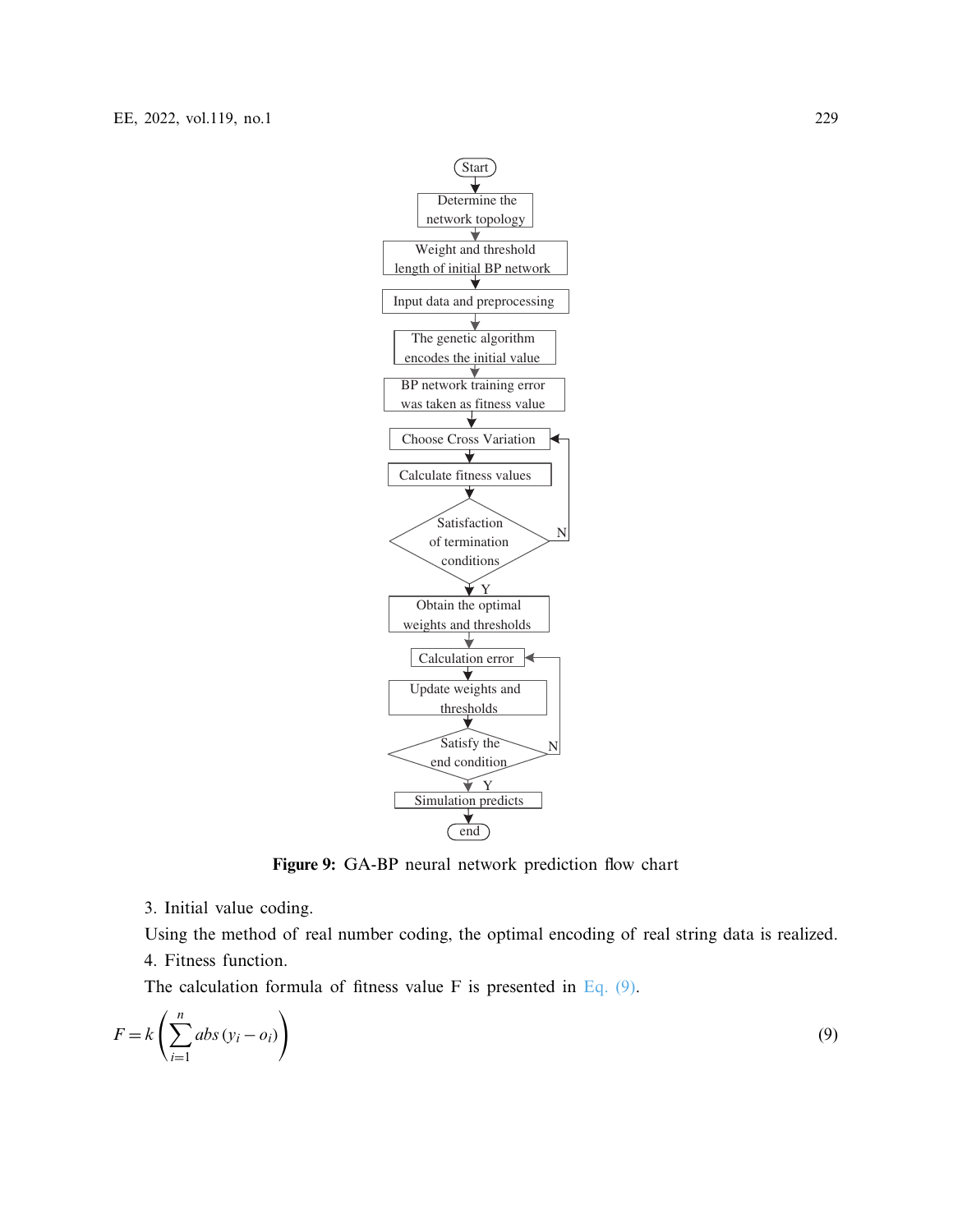In the formula, *yi* and *oi* represent the *i*th expected output and predicted output in the network; k is a constant.

5. Selection, crossover, and mutation operations.

<span id="page-11-0"></span>The probability of population individual *i* being selected,  $P_i$ , is presented in [Eq. \(10\).](#page-11-0)

$$
p_i = \frac{k/F_i}{\sum_{j=1}^{N} k/F_i} \tag{10}
$$

where,  $F_i$  is the fitness value of individual *i*; k is the coefficient; N is the number of individuals in the population.

The intersecting method was used to change the internal gene composition of the encoded individuals. The new individual was obtained by mutating the *j*th gene *a*ij of the *i*th individual.

6. Calculate fitness.

The fitness value is recalculated for the mutated real string, and the optimal individual is selected in each iteration to judge whether the condition is satisfied or not. If yes, the optimal weight and threshold value are obtained. If not, go to "Select" and start again.

7. Update weights and thresholds.

#### **5 Simulation Analysis**

The established prediction model was imported into MATLAB simulation software, the input parameters for atmospheric pressure (P), soluble contaminant density (SCD), non-soluble deposit density (NSDD), calcium sulfate mass fraction *w* (CaSO4), and temperature (T) five factors, set the hidden layer is 6, 50% insulator flashover voltage for the output parameters.

A total of 52 groups of data from the test results were taken as the simulation input data, and 42 groups of data were randomly selected as the training samples, while the remaining 10 groups of data were used as the prediction control group. Simulation results for fitness curves, predicted results output  $U'_{50\%}(\text{kV})$ , expected results output  $U_{(50\%)}(\text{kV})$ , the predicted results deviation  $\Delta U_{(50\%)}$ (kV) (expected output value-predicted output value), and predicted results deviation percentage delta (%) (Predicted result deviation/expected output value  $\times$  100%). The neural network training results are presented in [Fig. 10,](#page-11-1) and the simulation prediction results are shown in [Figs. 11–](#page-12-0)[14.](#page-13-0)



<span id="page-11-1"></span>**Figure 10:** GA-BP neural network training results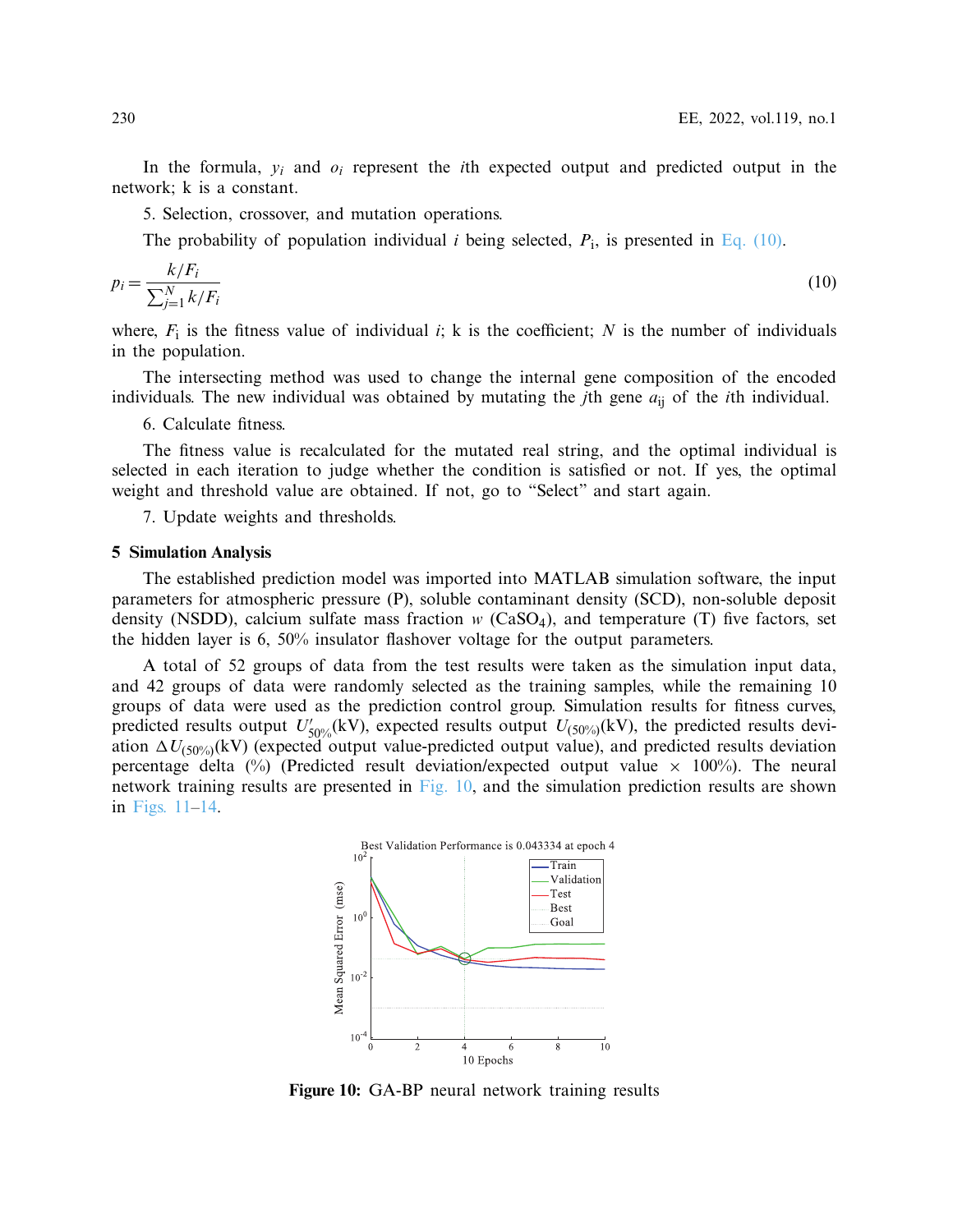

**Figure 11:** Fitness curve of GA-BP neural network

<span id="page-12-0"></span>

**Figure 12:** Prediction output of GA-BP network

<span id="page-12-1"></span>

<span id="page-12-2"></span>**Figure 13:** Prediction deviation of GA-BP neural network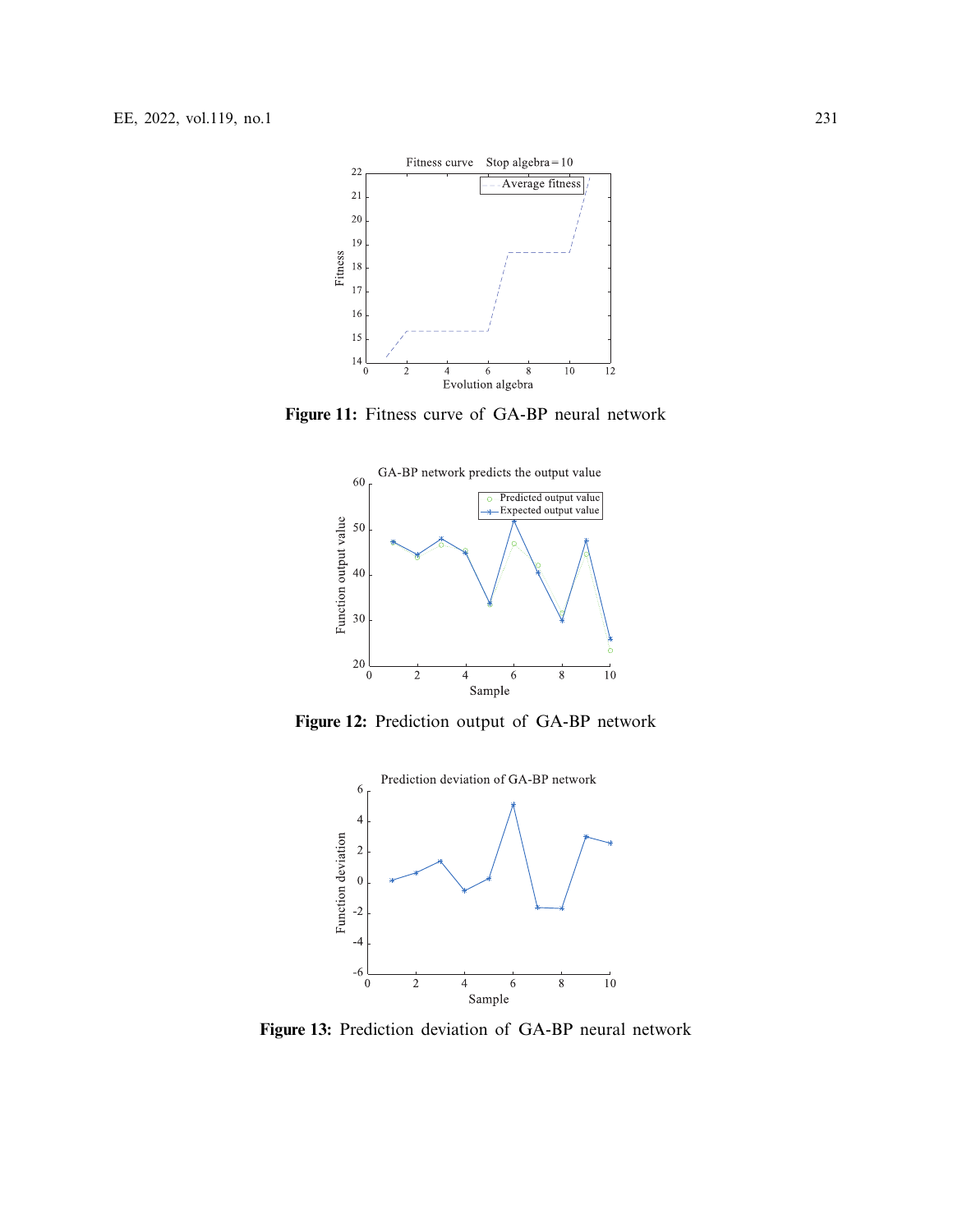<span id="page-13-0"></span>

**Figure 14:** Prediction deviation percentage of GA-BP neural network

In [Fig. 10,](#page-11-1) MSE is the prediction accuracy, and EPOCHS is the number of network training steps. It can be observed from the figure that the training, verification, and testing functions of the neural network reached the optimal accuracy of 0.043334 when the neural network was trained to the fourth step.

As can be observed from [Fig. 11,](#page-12-0) the optimal fitness appeared in the ninth generation after BP neural network was optimized by a genetic algorithm. With the increase of evolutionary algebra, the fitness of the population also increased continuously, which was in line with the basic law of the genetic algorithm. According to the fitness curve, the average fitness was 22.03.

[Fig. 12](#page-12-1) shows the degree of agreement between the predicted results and the expected results. As can be seen from the figure, the difference between the predicted results and the expected results is small, and the predicted results can well match the expected values. The variation trend of the two is basically the same, indicating that the established prediction model is reliable.

[Fig. 13](#page-12-2) shows the deviation between the predicted result and the expected result. It can be seen from the figure that the deviation between the two remains between the interval  $(-2,6)$ , most of the data is concentrated between  $(-2,2)$ , and only a few values deviate from this interval. [Fig. 14](#page-13-0) shows the percentage deviation of the forecast results. As can be observed from the figure, the percentage deviation of the function remains within the interval of  $(-10,10)$ . The first 5 points are all distributed near 0, and the next 5 points deviate from the center of 0, but all the results are less than  $\pm 10\%$ .

The simulation results in Figs.  $12-14$  are listed in [Table 3](#page-14-0) to facilitate the analysis and prediction of the consequences. In [Table 3,](#page-14-0)  $U'_{50\%}$  for predicting flashover voltage values,  $U_{(50\%)}$ for expecting flashover voltage values,  $\sigma$  for voltage standard deviation,  $\Delta U_{(50\%)}$  to predict the result deviation, the  $\delta$  representative prediction deviation percentage. As can be observed in the table, the deviation values of GA-BP neural network prediction results are all within or near " $\pm$ 5 kV". The deviation values of most samples are around  $\pm$ 2 kV. The maximum deviation is 5.13 kV, the minimum deviation is 0.16 kV, and the average deviation is 0.94 kV, less than 1 kV. The deviation percentages of GA-BP neural network prediction results were all less than 10%, with a large degree of dispersion, with a maximum value of 9.87%, a minimum value of 0.34%, and an average deviation percentage of 2.10%, less than 5%.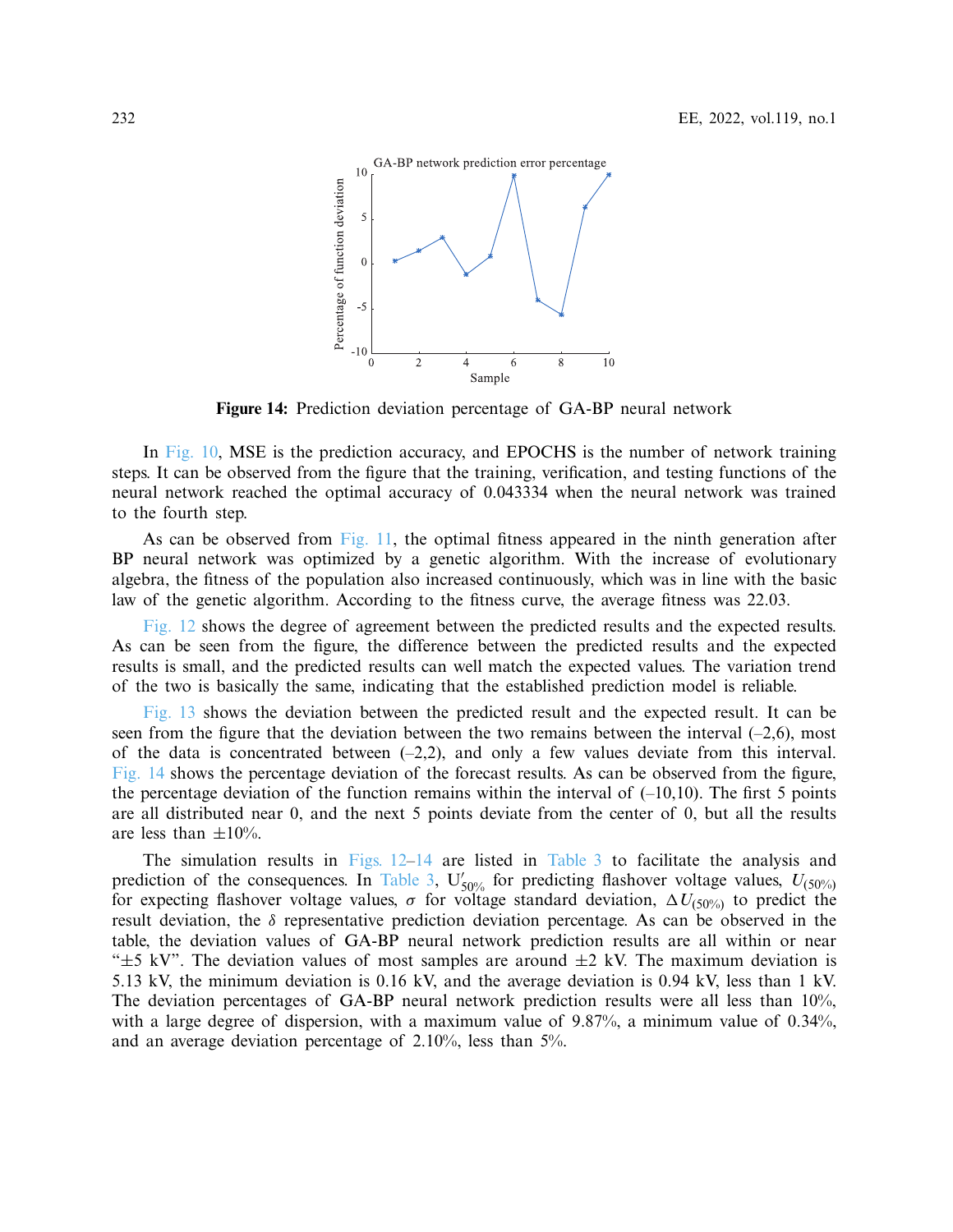<span id="page-14-0"></span>

| No.            | $U'_{50\%}/({\rm kV})$ | $U_{50\%}/({\rm kV})$ | $\sigma$ | $\Delta U_{50\%}/({\rm kV})$ | $\delta/(0\%)$ |
|----------------|------------------------|-----------------------|----------|------------------------------|----------------|
|                | 47.14                  | 47.30                 | 1.7      | 0.16                         | 0.34           |
| $\overline{2}$ | 43.84                  | 44.50                 | 3.3      | 0.66                         | 1.48           |
| 3              | 46.58                  | 48.00                 | 4.3      | 1.42                         | 2.96           |
| $\overline{4}$ | 45.43                  | 44.90                 | 6.9      | $-0.53$                      | $-1.17$        |
| 5              | 33.52                  | 33.80                 | 6.8      | 0.28                         | 0.84           |
| 6              | 46.87                  | 52.00                 | 5.9      | 5.13                         | 9.87           |
| 7              | 42.12                  | 40.50                 | 5.4      | $-1.62$                      | $-4.01$        |
| 8              | 31.69                  | 30.00                 | 5.6      | $-1.69$                      | $-5.63$        |
| 9              | 44.58                  | 47.60                 | 4.3      | 3.02                         | 6.34           |
| 10             | 23.40                  | 26.00                 | 2.5      | 2.60                         | 9.87           |

**Table 3:** Simulation and prediction results of GA-BP network

The data in the table are presented in the form of a scatter graph, as shown in [Fig. 15.](#page-14-1) [Fig. 15](#page-14-1) shows the distribution of two kinds of numerical samples, the deviation, and the percentage of deviation, of the prediction results of the GA-BP network. It can be seen from the figure that the distribution of the prediction deviation results is relatively concentrated, most of which are distributed near the 0 coordinate axes, and a few of which are dispersed, but none of which exceeds  $\pm 6$  kV. In terms of the percentage of prediction deviation, the data are dispersed to a large extent. The former part of the data is more centralized and distributed near the coordinate axis, while the latter part of the data is distributed in a more dispersed location, which is far away from the coordinate axis and tends to be close to  $10\%$ , but not more than  $\pm 10\%$ . As can be seen from the figure, there is a vast difference between the numerical distribution of deviation percentage and the distribution of predicted deviation value, but the overall trend is similar.

<span id="page-14-1"></span>

**Figure 15:** Analysis of prediction results of insulator flashover voltage

According to the existing prediction results and result from analysis, the GA-BP neural network prediction model established in this paper for predicting the pollution flashover voltage of OCS catenary composite insulators, the deviation percentage of all the prediction results obtained is no more than 10%, which can meet the basic engineering requirements.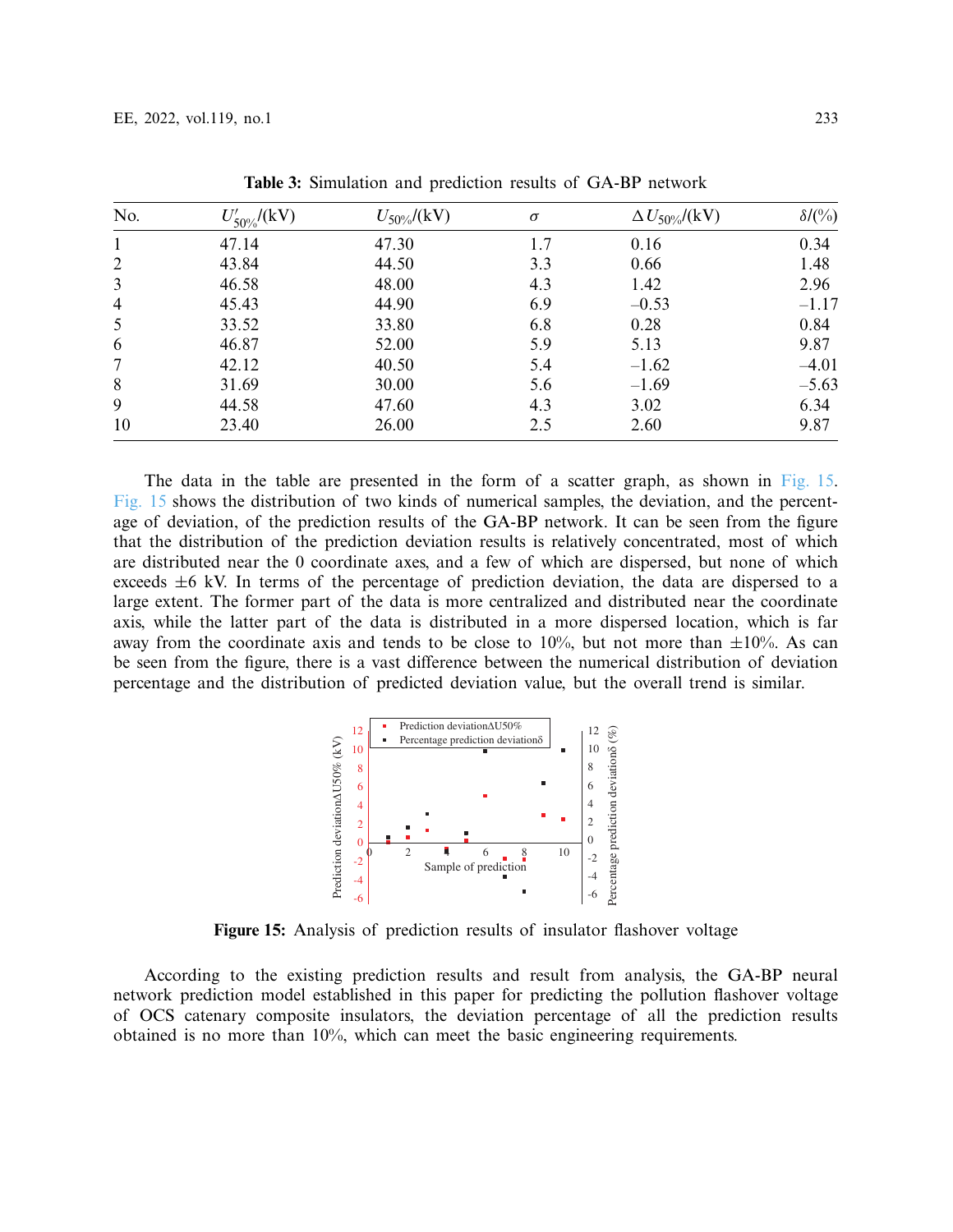#### **6 Conclusion**

by the natural environment along the railway in northwest saline region research, determined the environmental factors affecting the operation of the railway catenary insulator. The pollution flashover voltage of the insulator under the influence of SCD, NSDD, temperature, and atmospheric pressure was obtained by experiments, for modeling prediction of insulator flashover voltage provides data supported.

1. The analysis of the variation curve of insulator flashover voltage with  $CaSO<sub>4</sub>$  mass fraction under the influence of diverse factors shows that the greater the salt density is, the lower the flashover voltage of the insulator will be. With the increase of  $CaSO<sub>4</sub>$  mass fraction, the flashover voltage of the insulator increases slightly under the same salt density; increasing the surface NSDD within a certain range will increase the surface water absorption, and the increase of solvent will promote the dissolution of more  $CaSO<sub>4</sub>$ , which will reduce the flashover voltage of the insulator; the solubility of  $CaSO<sub>4</sub>$  in water does not change significantly with temperature, but peaks at about 40◦C, which also affects the flashover voltage of the insulator to a certain extent. The change of atmospheric pressure has little influence on the solubility of CaSO<sub>4</sub>, but it will affect the flashover voltage of the insulator.

2. The flashover voltage prediction model of the OCS catenary composite insulator was established according to the test results. Through simulation, it was found that the deviation between the predicted results and the test results was less than 10%, and the predicted results could meet the basic engineering requirements.

**Funding Statement:** Supported by the National Natural Science Foundation of China (51767014), and the Scientific and Technological Research and Development Program of the China Railway (2017J010-C/2017).

**Conflicts of Interest:** The authors declare that they have no conflicts of interest to report regarding the present study.

#### **References**

- <span id="page-15-0"></span>1. Guo, Y., Jiang, X., Meng, Z., Li, Y., Gao, B. (2017). AC pollution flashover characteristics of polluted insulators under salt spray conditions. *Acta Electrotechnics, 32(13),* 248–254+270. DOI [10.19595/j.cnki.10006753.tces.151720.](http://dx.doi.org/10.19595/j.cnki.10006753.tces.151720)
- <span id="page-15-1"></span>2. Yuan, J., Jiang, X., Shu, L., Zhang, Z., Zhang, Y. (2007). Effect of salt/ash density on AC artificial pollution flashover characteristics of different types of insulators. *Chinese Journal of Electrical Engineering, 6,* 96–100. DOI [10.13334/j.0258-8013.pcsee.2007.06.020.](http://dx.doi.org/10.13334/j.0258-8013.pcsee.2007.06.020)
- <span id="page-15-2"></span>3. Guan, Z., Wang, L. (2003). *High voltage transmission in high altitude areas of Western China*. China: China Society of Surveying and Mapping.
- <span id="page-15-3"></span>4. Shi, W., Guan, Z., Wang, L., Zhou, J. (2005). Study on special environmental conditions along 110 kV transmission line of Qinghai-Tibet Railway. *High Voltage Technology, 1,* 5–6+11. DOI [10.13336/j.1003-6520.hve.2005.01.002.](http://dx.doi.org/10.13336/j.1003-6520.hve.2005.01.002)
- <span id="page-15-4"></span>5. Wang, H. (2018). *Study on dynamic pollution accumulation and prediction of catenary insulator in salt alkali dust area (Ph.D. Thesis)*. Lanzhou Jiaotong University, Lanzhou.
- <span id="page-15-5"></span>6. Zhang, Z., Zhang, D., Yuan, C., Jiang, X., Liu, X. (2014). Influence of pollution composition on AC flashover characteristics of XP-160 insulator string. *High Voltage Technology, 40(7),* 1970–1976. DOI [10.13336/j.1003-6520.hve.2014.07.007.](http://dx.doi.org/10.13336/j.1003-6520.hve.2014.07.007)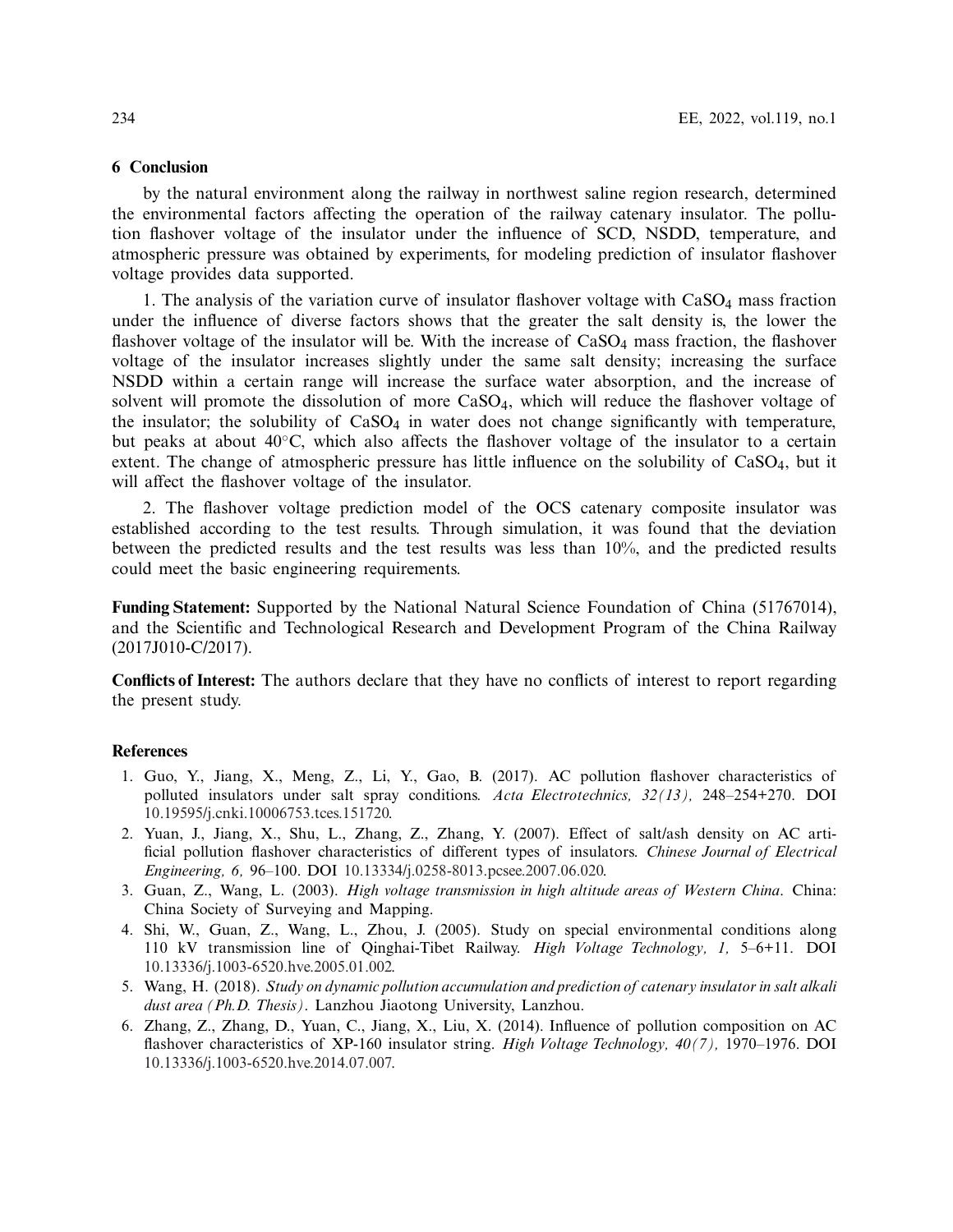- <span id="page-16-0"></span>7. Li, H., Liu, G., Li, L. (2011). Analysis of natural pollution components on insulator surface and its research prospect. *Acta Electrical Engineering Sinica, 31(16),* 128–137. DOI [10.13334/j.0258-8013.pcsee.2011.16.017.](http://dx.doi.org/10.13334/j.0258-8013.pcsee.2011.16.017)
- <span id="page-16-1"></span>8. Wang, S. H., Liu, Y., Wu, Y. L., Fu, Y. L. (2020). Correction of flashover voltage of catenary insulators based on analysis of soluble salt compositions in saline-alkali region. *IEEJ Transactions on Electrical and Electronic Engineering, 15(7),* 1011–1019. DOI [10.1002/tee.23145.](http://dx.doi.org/10.1002/tee.23145)
- <span id="page-16-2"></span>9. Mousalreza, F. P., Mohammad, M. (2015). Designation of an Indicator for flashover prediction of porcelain and glass insulators based on experimental tests. *Journal of Operation and Automation in Power Engineering, 3(2),* 147–157.
- 10. Nabila, D., Abderrahmane, B. (2015). Time–frequency analyses of leakage current waveforms of high voltage insulators in uniform and non-uniform polluted conditions. *IET Science, Measurement & Technology, 9(8),* 945–954. DOI [10.1049/iet-smt.2015.0116.](http://dx.doi.org/10.1049/iet-smt.2015.0116)
- 11. Mousalreza, F. P., Mohammad, M. (2016). Mathematical modeling of critical parameters on the polluted ceramic insulators under AC voltage: Based on experimental tests. *Arabian Journal for Science and Engineering, 41(9),* 3501–3510. DOI [10.1007/s13369-016-2098-2.](http://dx.doi.org/10.1007/s13369-016-2098-2)
- 12. Mousalreza, F. P., Mohammad, M. (2016). Detection of critical conditions in ceramic insulators based on harmonic analysis of leakage current. *Electric Power Components and Systems, 44(16),* 1854–1864. DOI [10.1080/15325008.2016.1183723.](http://dx.doi.org/10.1080/15325008.2016.1183723)
- 13. Mousalreza, F. P., Mohammad, M. (2020). Improved flashover mathematical model of polluted insulators: A dynamic analysis of the electric arc parameters. *Electric Power Systems Research, 179,* 106083–106083. DOI [10.1016/j.epsr.2019.106083.](http://dx.doi.org/10.1016/j.epsr.2019.106083)
- <span id="page-16-3"></span>14. Faramarzipalangar, M., Mohseni, S., Mirzaie, M., Mahmoudi, A. (2021). Designing an automatic detector device to diagnose insulator state on overhead distribution lines. *IEEE Transactions on Industrial Informatics, 99,* 1–1. DOI [10.1109/TII.2021.3073685.](http://dx.doi.org/10.1109/TII.2021.3073685)
- <span id="page-16-4"></span>15. Ding, L., Hao, H., Lv, Y., Wang, Q., Zhao, R. (2014). Prediction of insulators flashover voltage based on support vector machine regression. *Electric Porcelain Arrester, 1,* 23–25. DOI [10.16188/j.isa.1003-8337.2014.01.010.](http://dx.doi.org/10.16188/j.isa.1003-8337.2014.01.010)
- <span id="page-16-5"></span>16. Wang, S., Ye, Z., Chen, J., Mei, B., Luo, S. (2010). Prediction method of insulators pollution flashover voltage using robust regression algorithm. *Grid Technology, 34(12),* 131–135. DOI [10.13335/j.1000-3673.pst.2010.12.020.](http://dx.doi.org/10.13335/j.1000-3673.pst.2010.12.020)
- <span id="page-16-6"></span>17. Li, W., Zhang, D. C. H., Zhou, L., Zhu, Z. (2020). Prediction and analysis of critical flashover voltage of silicone rubber composite insulators based on BP neural network. *Automation Technology and Application, 39(2),* 90–93. DOI [CNKI:SUN:ZDHJ.0.2020-02-023.](http://dx.doi.org/CNKI:SUN:ZDHJ.0.2020-02-023)
- <span id="page-16-7"></span>18. Bureau of International Electrotechnical Commission Standards (2013). Artificial pollution tests on high voltage insulators to be used on AC systems. IS 60507.
- <span id="page-16-8"></span>19. Zhang, C., Zhang, F., Li, R., Ma, Y., Wang, L. et al. (2013). Comparison of pressurization methods for artificial pollution test of insulators. *High Voltage Technology, 39(1),* 44–53. DOI [10.3969/j.issn.1003-6520.2013.01.007.](http://dx.doi.org/10.3969/j.issn.1003-6520.2013.01.007)
- <span id="page-16-9"></span>20. Bureau of International Electrotechnical Commission Standards (2010). High voltage test technique part1, General definitions and test requirements. IS 60060 (Part 1).
- <span id="page-16-10"></span>21. Jiang, X., Chen, A., Zhang, Z., Hu, J., Sun, C. (2006). Effect of salt density and ash density on flashover voltage of 110 kV composite insulator. *Chinese Journal of Electrical Engineering, 9,* 150–154. DOI [journal articles/5ae405eec095d718f84168bb.](http://dx.doi.org/journal articles/5ae405eec095d718f84168bb)
- <span id="page-16-11"></span>22. Guan, Z., Li, J., Zhou, J., Wang, L. (2012). Influence of high altitude on insulator pollution flashover characteristics. *High Voltage Technology, 38(10),* 2481–2491. DOI [CNKI:SUN:GDYJ.0.2012-10-002.](http://dx.doi.org/CNKI:SUN:GDYJ.0.2012-10-002)
- <span id="page-16-12"></span>23. Yuan, J. (2008). *Study on AC pollution flashover characteristics and discharge process of transmission line insulators (Ph.D. Thesis)*. Chongqing University, Chongqing.
- <span id="page-16-13"></span>24. Mizuno, Y., Kusada, H., Naito, K. (1997). Effect of climatic conditions on contamination flashover voltage of insulators. *IEEE Transactions on Dielectrics and Electrical Insulation, 4(3),* 286–289. DOI [10.1109/94.598284.](http://dx.doi.org/10.1109/94.598284)